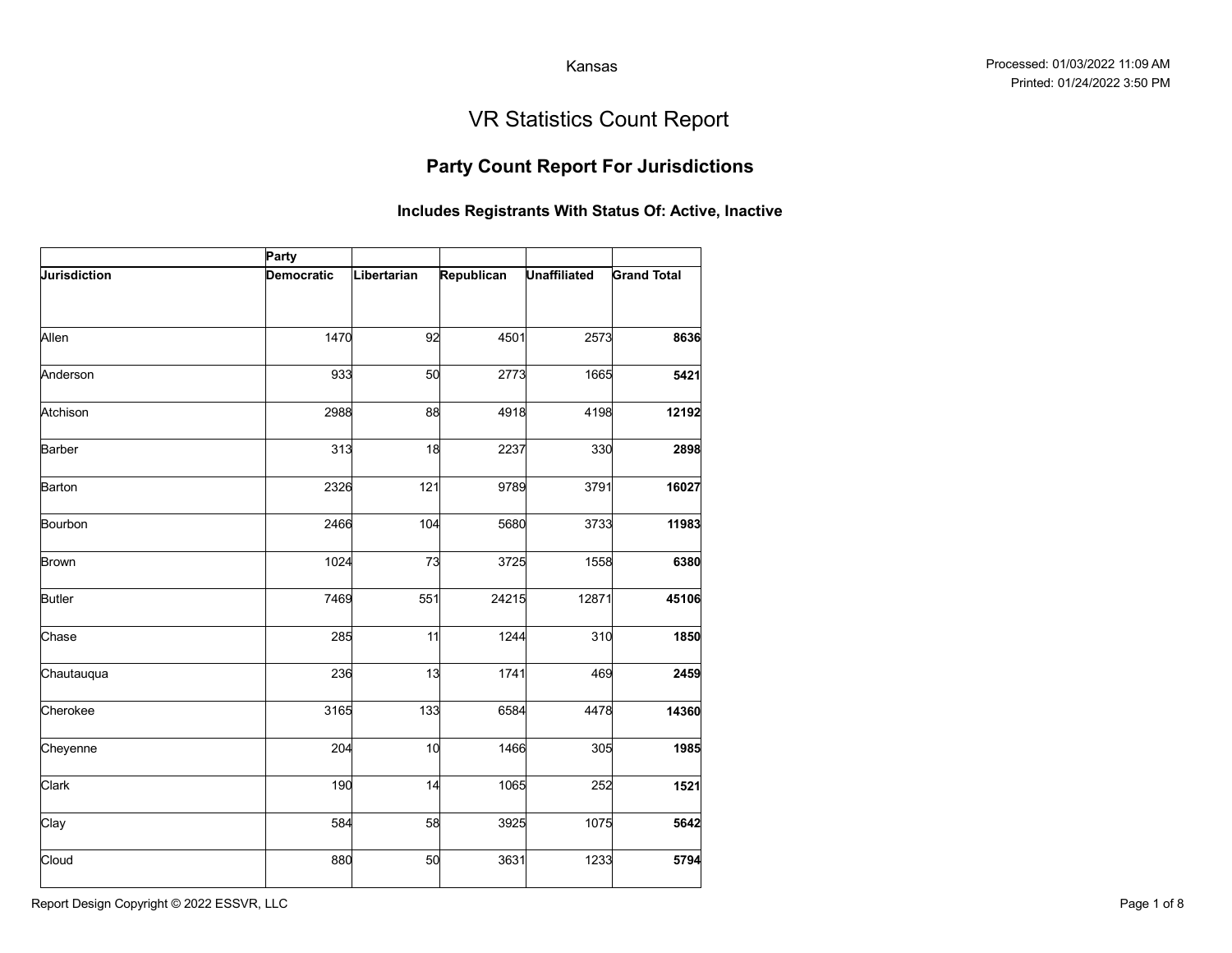## Party Count Report For Jurisdictions

|              |            |             |                                                       | Kansas              |                                   |
|--------------|------------|-------------|-------------------------------------------------------|---------------------|-----------------------------------|
|              |            |             |                                                       |                     | <b>VR Statistics Count Report</b> |
|              |            |             | <b>Party Count Report For Jurisdictions</b>           |                     |                                   |
|              |            |             | Includes Registrants With Status Of: Active, Inactive |                     |                                   |
|              | Party      |             |                                                       |                     |                                   |
| Jurisdiction | Democratic | Libertarian | Republican                                            | <b>Unaffiliated</b> | <b>Grand Total</b>                |
|              |            |             |                                                       |                     |                                   |
| Coffey       | 847        | 63          | 3998                                                  | 1271                | 6179                              |
| Comanche     | 118        | 10          | 865                                                   | 118                 | 1111                              |
| Cowley       | 4275       | 190         | 10136                                                 | 5483                | 20084                             |
| Crawford     | 7431       | 253         | 9368                                                  | 8674                | 25726                             |
| Decatur      | 225        | 20          | 1481                                                  | 371                 | 2097                              |
| Dickinson    | 1872       | 134         | 8175                                                  | 3371                | 13552                             |
| Doniphan     | 583        | 25          | 2965                                                  | 1194                | 4767                              |
| Douglas      | 35312      | 925         | 20539                                                 | 22334               | 79110                             |
| Edwards      | 293        | 8           | 1224                                                  | 370                 | 1895                              |
| Elk          | 235        | 8           | 1249                                                  | 305                 | 1797                              |
| Ellis        | 3738       | 218         | 9852                                                  | 5173                | 18981                             |
| Ellsworth    | 727        | 21          | 2400                                                  | 838                 | 3986                              |
| Finney       | 4563       | 242         | 8661                                                  | 7325                | 20791                             |
| Ford         | 3601       | 166         | 6434                                                  | 4976                | 15177                             |
| Franklin     | 3653       | 258         | 9938                                                  | 5303                | 19152                             |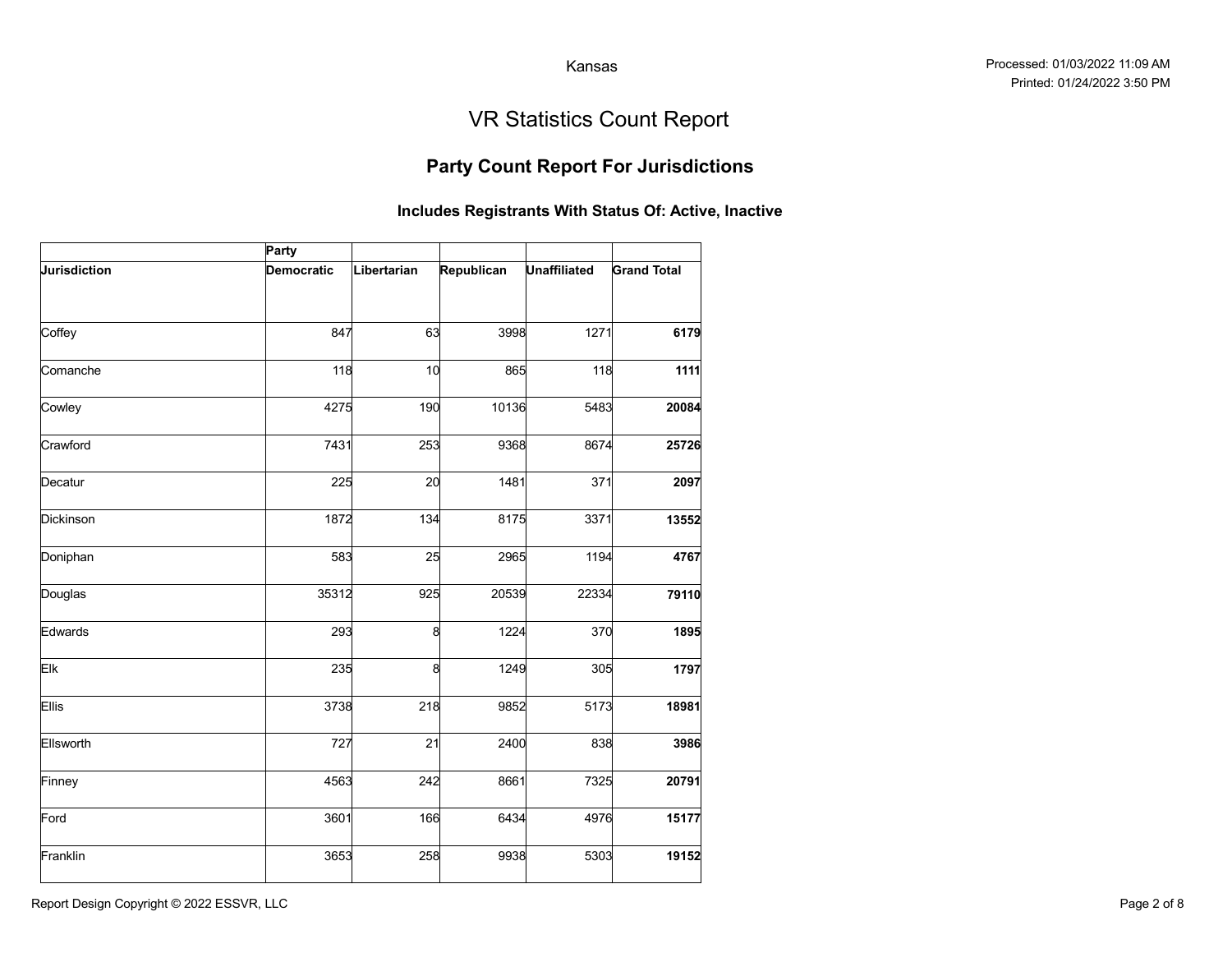## Party Count Report For Jurisdictions

|              |                   |             |                                                       | Kansas              |                                   |
|--------------|-------------------|-------------|-------------------------------------------------------|---------------------|-----------------------------------|
|              |                   |             |                                                       |                     | <b>VR Statistics Count Report</b> |
|              |                   |             | <b>Party Count Report For Jurisdictions</b>           |                     |                                   |
|              |                   |             | Includes Registrants With Status Of: Active, Inactive |                     |                                   |
|              | Party             |             |                                                       |                     |                                   |
| Jurisdiction | <b>Democratic</b> | Libertarian | Republican                                            | <b>Unaffiliated</b> | <b>Grand Total</b>                |
| Geary        | 4243              | 250         | 6661                                                  | 6380                | 17534                             |
| Gove         | 183               | 5           | 1384                                                  | 278                 | 1850                              |
| Graham       | 202               | 9           | 1292                                                  | 259                 | 1762                              |
| Grant        | 503               | 38          | 2321                                                  | 832                 | 3694                              |
| Gray         | 405               | 40          | 2058                                                  | 669                 | 3172                              |
| Greeley      | 41                | 3           | 697                                                   | 107                 | 848                               |
| Greenwood    | 565               | 26          | 2833                                                  | 1354                | 4778                              |
| Hamilton     | 149               | 13          | 898                                                   | 299                 | 1359                              |
| Harper       | 498               | 26          | 2387                                                  | 694                 | 3605                              |
| Harvey       | 5638              | 202         | 11311                                                 | 6126                | 23277                             |
| Haskell      | 243               | 12          | 1495                                                  | 545                 | 2295                              |
| Hodgeman     | 149               | 3           | 951                                                   | 198                 | 1301                              |
| Jackson      | 1767              | 68          | 4584                                                  | 2483                | 8902                              |
| Jefferson    | 2587              | 126         | 6329                                                  | 3842                | 12884                             |
| Jewell       | 196               | 19          | 1529                                                  | 381                 | 2125                              |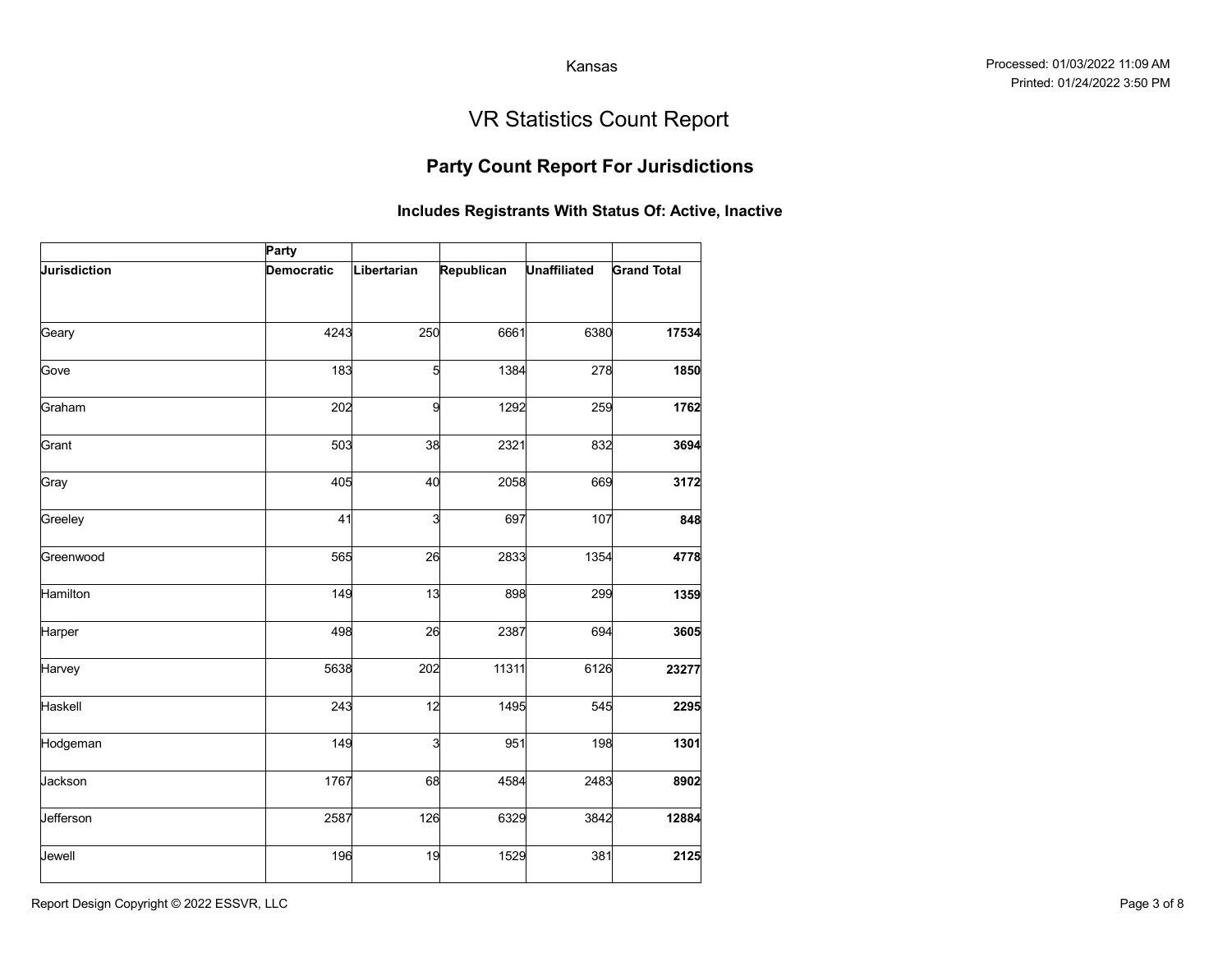## Party Count Report For Jurisdictions

|              |                   |             |                                                       | Kansas              |                                   |
|--------------|-------------------|-------------|-------------------------------------------------------|---------------------|-----------------------------------|
|              |                   |             |                                                       |                     | <b>VR Statistics Count Report</b> |
|              |                   |             | <b>Party Count Report For Jurisdictions</b>           |                     |                                   |
|              |                   |             | Includes Registrants With Status Of: Active, Inactive |                     |                                   |
|              | Party             |             |                                                       |                     |                                   |
| Jurisdiction | <b>Democratic</b> | Libertarian | Republican                                            | <b>Unaffiliated</b> | <b>Grand Total</b>                |
| Johnson      | 135784            | 5445        | 184997                                                | 117981              | 444207                            |
| Kearny       | 282               | 13          | 1405                                                  | 496                 | 2196                              |
| Kingman      | 711               | 39          | 3325                                                  | 1160                | 5235                              |
| Kiowa        | 132               | 10          | 1155                                                  | 151                 | 1448                              |
| Labette      | 2798              | 121         | 5652                                                  | 4591                | 13162                             |
| Lane         | 92                | 11          | 863                                                   | 172                 | 1138                              |
| .eavenworth  | 13161             | 645         | 21932                                                 | 16369               | 52107                             |
| Lincoln      | 228               | 24          | 1497                                                  | 342                 | 2091                              |
| Linn         | 1022              | 67          | 4214                                                  | 1832                | 7135                              |
| Logan        | 175               | 10          | 1369                                                  | 317                 | 1871                              |
| Lyon         | 5257              | 222         | 7978                                                  | 7124                | 20581                             |
| Marion       | 1064              | 54          | 4984                                                  | 1792                | 7894                              |
| Marshall     | 1346              | 41          | 3782                                                  | 1708                | 6877                              |
| McPherson    | 2914              | 221         | 10891                                                 | 4445                | 18471                             |
| Meade        | 340               | 22          | 2307                                                  | 635                 | 3304                              |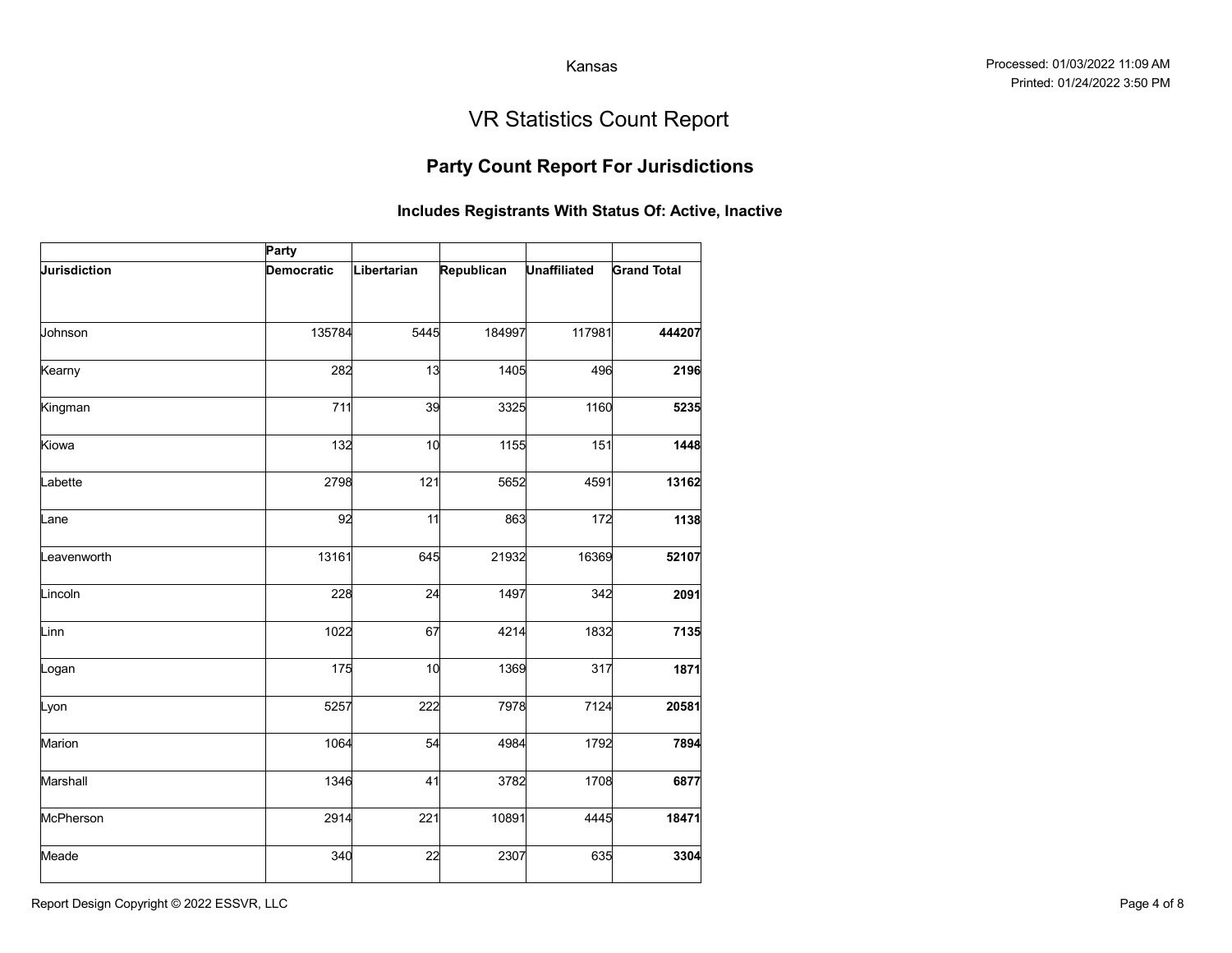## Party Count Report For Jurisdictions

|                     |            |             |                                                       | Kansas              |                                   |
|---------------------|------------|-------------|-------------------------------------------------------|---------------------|-----------------------------------|
|                     |            |             |                                                       |                     | <b>VR Statistics Count Report</b> |
|                     |            |             | <b>Party Count Report For Jurisdictions</b>           |                     |                                   |
|                     |            |             | Includes Registrants With Status Of: Active, Inactive |                     |                                   |
|                     | Party      |             |                                                       |                     |                                   |
| <b>Jurisdiction</b> | Democratic | Libertarian | Republican                                            | <b>Unaffiliated</b> | <b>Grand Total</b>                |
|                     |            |             |                                                       |                     |                                   |
| Miami               | 4563       | 314         | 12767                                                 | 7378                | 25022                             |
| Mitchell            | 512        | 17          | 2756                                                  | 788                 | 4073                              |
| Montgomery          | 3881       | 202         | 11081                                                 | 4834                | 19998                             |
| Morris              | 622        | 28          | 2380                                                  | 851                 | 3881                              |
| Morton              | 205        | 11          | 1377                                                  | 364                 | 1957                              |
| Nemaha              | 1153       | 42          | 4489                                                  | 1648                | 7332                              |
| Neosho              | 2018       | 127         | 5528                                                  | 3526                | 11199                             |
| <b>Ness</b>         | 211        | 12          | 1369                                                  | 305                 | 1897                              |
| Norton              | 307        | 20          | 2317                                                  | 624                 | 3268                              |
| Osage               | 2098       | 136         | 6263                                                  | 3353                | 11850                             |
| Osborne             | 374        | 20          | 1670                                                  | 577                 | 2641                              |
| Ottawa              | 481        | 40          | 2887                                                  | 932                 | 4340                              |
| Pawnee              | 593        | 38          | 2346                                                  | 783                 | 3760                              |
| Phillips            | 284        | 23          | 2889                                                  | 696                 | 3892                              |
| Pottawatomie        | 2476       | 176         | 10867                                                 | 3845                | 17364                             |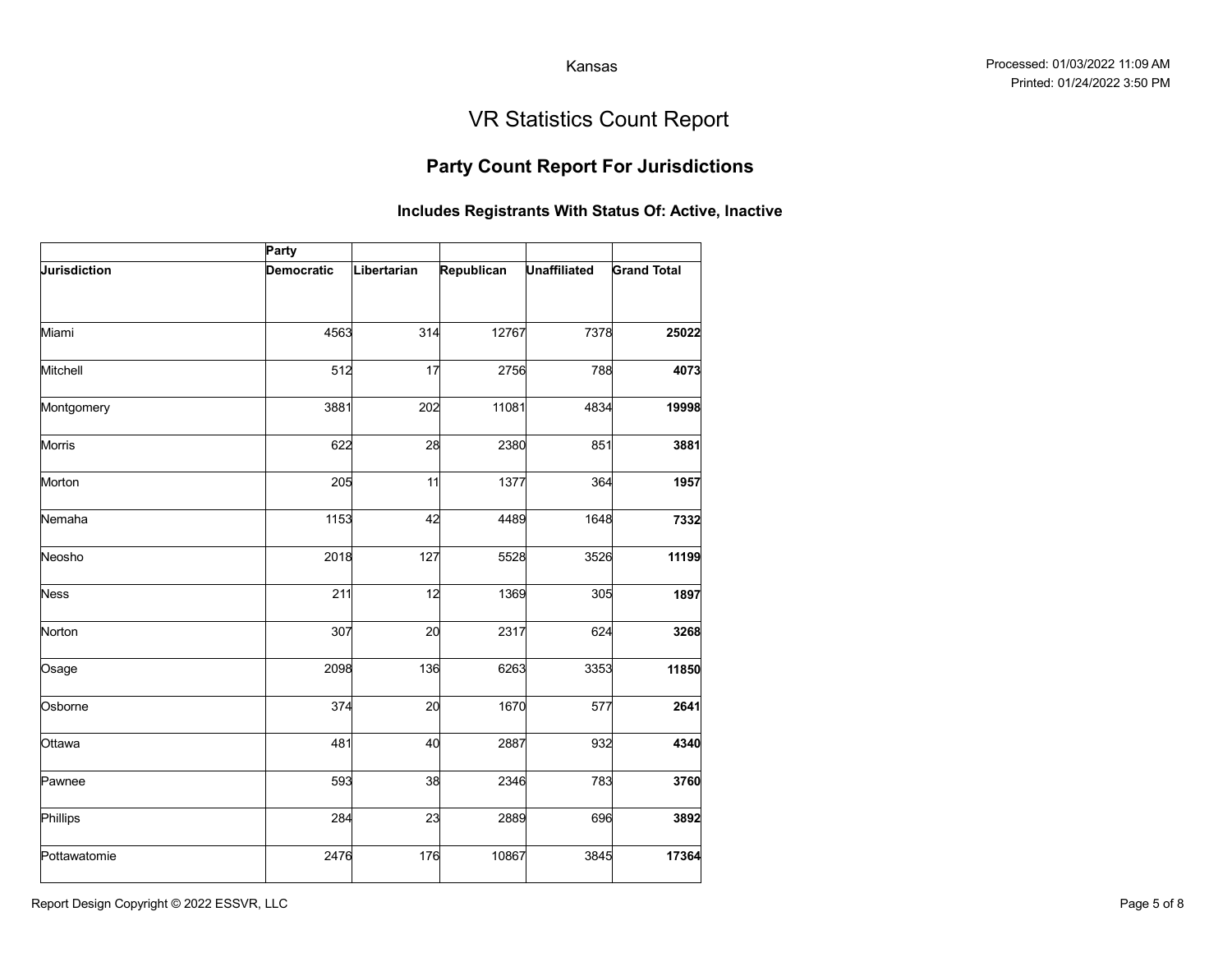## Party Count Report For Jurisdictions

|              |                   |             |                                                       | Kansas              |                                   |
|--------------|-------------------|-------------|-------------------------------------------------------|---------------------|-----------------------------------|
|              |                   |             |                                                       |                     | <b>VR Statistics Count Report</b> |
|              |                   |             | <b>Party Count Report For Jurisdictions</b>           |                     |                                   |
|              |                   |             | Includes Registrants With Status Of: Active, Inactive |                     |                                   |
|              | Party             |             |                                                       |                     |                                   |
| Jurisdiction | <b>Democratic</b> | Libertarian | Republican                                            | <b>Unaffiliated</b> | <b>Grand Total</b>                |
| Pratt        | 776               | 69          | 3663                                                  | 852                 | 5360                              |
| Rawlins      | 194               | 20          | 1489                                                  | 315                 | 2018                              |
| Reno         | 8517              | 416         | 20757                                                 | 11066               | 40756                             |
| Republic     | 388               | 23          | 2465                                                  | 570                 | 3446                              |
| Rice         | 966               | 79          | 3784                                                  | 1551                | 6380                              |
| Riley        | 10483             | 684         | 14973                                                 | 11463               | 37603                             |
| Rooks        | 320               | 17          | 2637                                                  | 623                 | 3597                              |
| Rush         | 252               | 20          | 1496                                                  | 392                 | 2160                              |
| Russell      | 559               | 26          | 3053                                                  | 866                 | 4504                              |
| Saline       | 7027              | 424         | 17079                                                 | 11121               | 35651                             |
| Scott        | 284               | 35          | 2391                                                  | 710                 | 3420                              |
| Sedgwick     | 82951             | 3955        | 128091                                                | 106685              | 321682                            |
| Seward       | 2310              | 141         | 4438                                                  | 3742                | 10631                             |
| Shawnee      | 35623             | 1251        | 42792                                                 | 34713               | 114379                            |
| Sheridan     | 211               | 6           | 1367                                                  | 294                 | 1878                              |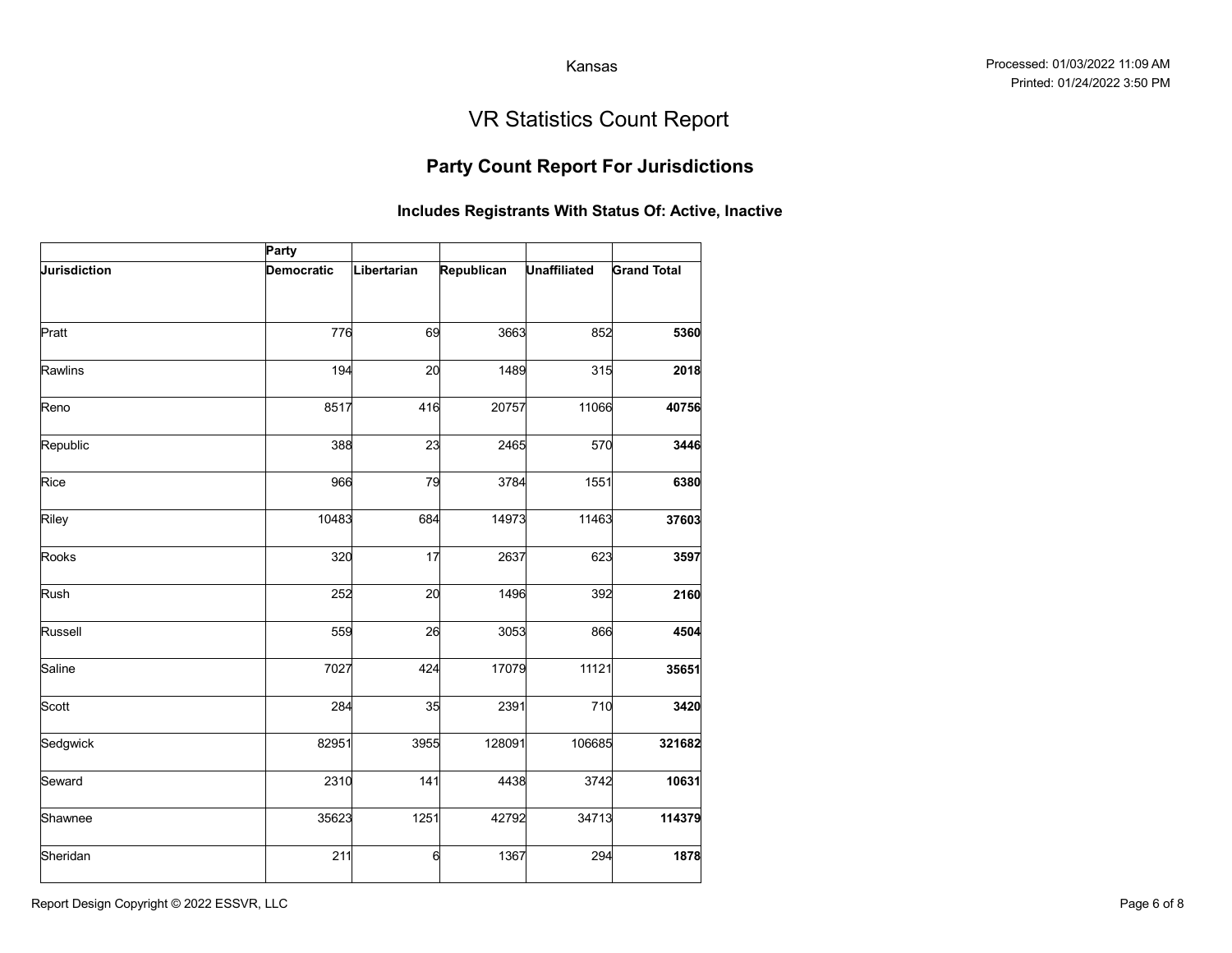## Party Count Report For Jurisdictions

|              |            |             |                        | Kansas              |                                                       |
|--------------|------------|-------------|------------------------|---------------------|-------------------------------------------------------|
|              |            |             |                        |                     | <b>VR Statistics Count Report</b>                     |
|              |            |             |                        |                     | <b>Party Count Report For Jurisdictions</b>           |
|              |            |             |                        |                     | Includes Registrants With Status Of: Active, Inactive |
|              | Party      |             |                        |                     |                                                       |
| Jurisdiction | Democratic | Libertarian | Republican             | <b>Unaffiliated</b> | <b>Grand Total</b>                                    |
| Sherman      | 376        | 26          | 2580                   | 721                 | 3703                                                  |
| Smith        | 307        | 16          | 2004                   | 422                 | 2749                                                  |
|              | 277        | 15          |                        | 383                 |                                                       |
| Stafford     |            |             | 1823                   |                     | 2498                                                  |
| Stanton      | 143        | 10          | 769                    | 159                 | 1081                                                  |
| Stevens      | 289        | 26          | 2356                   | 547                 | 3218                                                  |
| Sumner       | 3050       | 212         | 8810                   | 4828                | 16900                                                 |
| Thomas       | 539        | 35          | 3564                   | 1024                | 5162                                                  |
| Trego        | 301        | 15          | 1328                   | 418                 | 2062                                                  |
| Wabaunsee    | 795        | 53          | 3273                   | 1085                | 5206                                                  |
| Wallace      | 54         |             | $5\overline{a}$<br>922 | 144                 | 1125                                                  |
| Washington   | 294        | 15          | 2830                   | 411                 | 3550                                                  |
| Wichita      | 139        |             | 875<br>9               | 331                 | 1354                                                  |
| Wilson       | 634        | 51          | 3492                   | 1051                | 5228                                                  |
| Woodson      | 277        | 21          | 1394                   | 443                 | 2135                                                  |